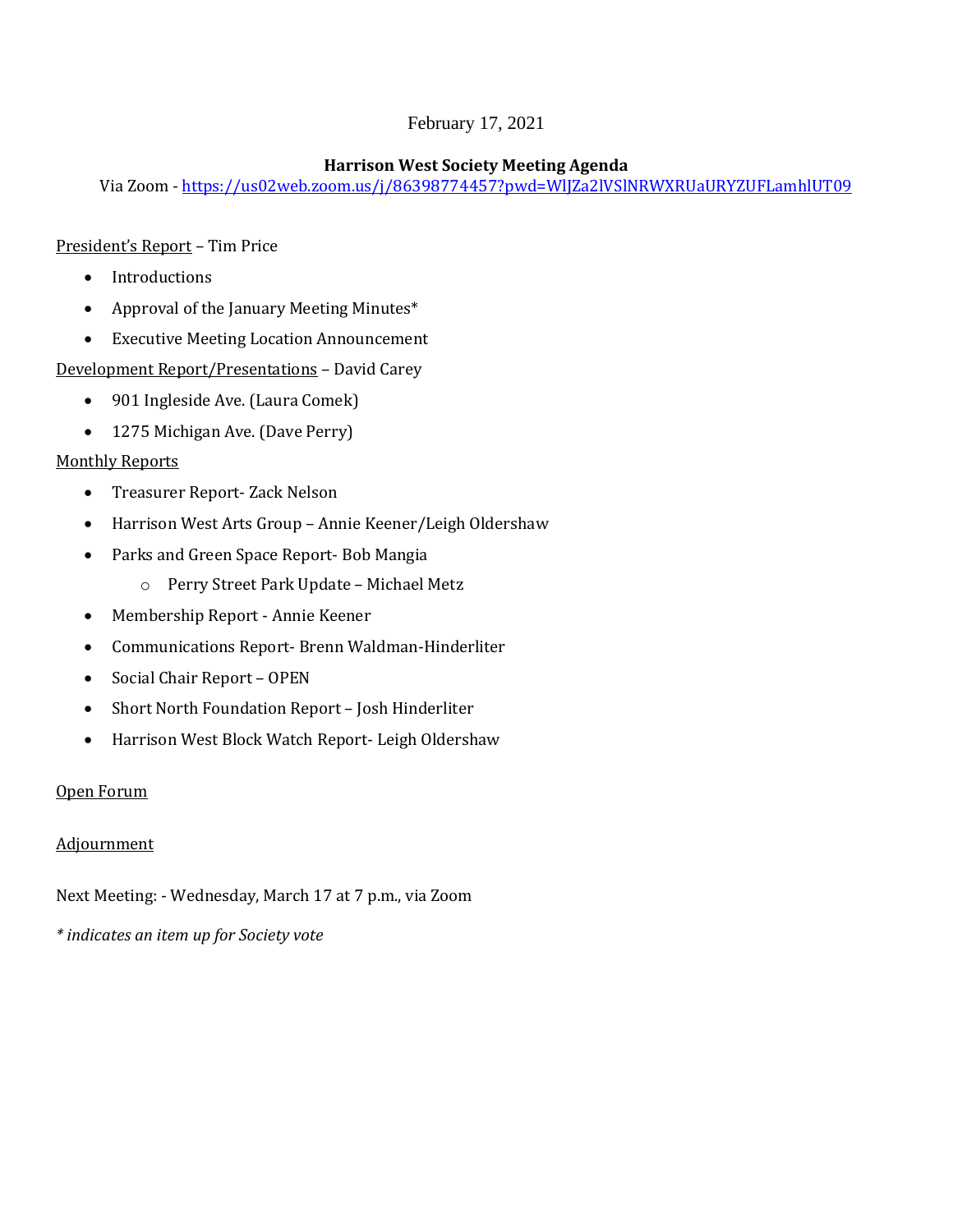## **Harrison West Society Meeting ~ January 20, 2021**

**Meeting** called to order at 7:02 PM on Zoom **Quorum** Present

**Presiding**: Tim Price, President

#### **Minutes: Motion to approve November minutes by Z. Nelson, second by L. Oldershaw PASSED.**

**President's Report:** T. Price., Exec Mtg 2/3/21 on Zoom, membership duties taken over.

Tony Celebrezze, Asst. Director at Bldgs/Zoning Services, assessment conducted on the City's zoning code. Spur development, keep neighborhoods cohesive, also been used for red-lining and not so good stuff. Goal: minimize conflict between users. Current code dates to early 50s: different era of needs and growth. No comprehensive technical review in 70 years. Aggressive annexation in 50s-60s, then dropped in future decades. Zoning assessment: process for consultant: Lisa Wise Consulting selected. Worked with Westerville. Spearheaded by Tony and Kevin Wheeler. Working with neighborhoods on stakeholder outreach for concepts, ideas, complaints, etc. Right now technical review. Survey will be undertaken for input. Link to survey and slide deck will be sent. Phase 2: 18 months of stakeholder outreach and assembling the actual future changes to the code. Zoning code is very complicated, need to be made more consistent across the whole City. COVID: long-term trends may have long-term impacts, how does that feed into plan? Must be watched. Watch density. Deficit of housing pretty severe in Central Ohio. Will continue to be people who want to live in urban core. Want apt or condo and not worry about maintenance. Millenials seem to be reluctant homeowners. Leigh: need for more affordable housing. What is the reality of the housing need? What should we be filling in with? Cost of housing high right now, not enough skilled tradespeople. Demand very high for multi-unit residential which will keep developers building that. Code needs to encourage diverse housing. Land bank: competition for lower cost affordable build housing design. **Treasurer's Report:** Z. Nelson**:** \$10,700.52 in bank. Dues renewal strong. Zach is moving and we need a new

# treasurer. [treasurer@harrisonwest.org](mailto:treasurer@harrisonwest.org)

**Harrison West Arts:** L. Oldershaw, ComFest grant for \$3k submitted, preliminary mock-ups received from artist Ashley Pierce, concept sketch shared. [www.harrisonwestarts.org.](http://www.harrisonwestarts.org/)

**Parks:** B. Mangia. Please clean up after your dog and yourself there are trash cans in every park. Need folks to adopt beds and volunteer for clean ups. [\(parks@harrisonwest.org\)](mailto:parks@harrisonwest.org). Perry Street Park update: Steve and Christian from POD: working with Thrive Development for park concepts. Evaluate nearby parks, Gateway building off 3rd Ave. bridge, potential trails down to river, overlooks of river corridor. Small plazas at terminus to each trail, create seating areas, lighting, paving, connections to trail. Loops of walks throughout park. Central overlook and lawn off 4th with seating pocket. South lawn build on architecture of bridge and pull along 3rd to create gateway. Provide future opportunities for access to river at existing level spots for a trail along river. Working with Joe on clearing invasive understory along the river. Preserve native trees and plants, but clear invasive to clear some views to river. Propose grade change between walking path and bike path. Existing storm outlet creates natural clearing, might be able to create an overlook without having to take out any trees. Lower trail provide access to gravel beaches and natural trail surfaces. Invasive species removal bid out. Bids due this week. Goal to have it done by end of March this year. Allows for tree inventory. All information should go to Michael Metz as committee chair. JR: deal with invasive species. Anticipate this to be \$30-50K procedure and treat to keep them from returning. \$850K want to see how far we can extend that. Excess funds in broader HW TIF that can be accessed for additional improvements along the river.

**Membership:** A. Keener. 19 renewals  $1/1/21$  and 37 members total[, membership@harrisonwest.org](mailto:membership@harrisonwest.org) **Communications:** B. Waldmann-Hinderliter. NA, you can recycle yogurt cups, butter tubs, etc. if it has a lid keep it on to prevent it from falling through the sorter. Follow us on social media, especially Facebook. Use tag #HWlife for reshares[. communication@harrisonwest.org](mailto:communication@harrisonwest.org)

Social: L. Cray, [social@harrisonwest.org](mailto:social@harrisonwest.org)

**Short North Foundation:** J. Hinderliter. No updates.

**Block Watch:** L. Oldershaw: 2 severe breakins. BOLO red truck and Toyota RAV4. Someone hit and run Zach's car. Issues or questions please contact [blockwatch@harrisonwest.org](mailto:blockwatch@harrisonwest.org) or go to Harrison West Block Watch on Facebook.

**Development**: D. Carey. 875 Michigan is conducting a parking study. 840 Michigan, Jonathan Barnes, rezoning application to move from M (MFR) to AR3 (multi-family residential). Variances: building lines from 25' to 9' buttles, 16' Thurbers Dr. W. Parking from 81 spaces required to 43. Parking variance originally granted for retail space. Current has similar parking variance and no retail space. Mike Shannon, attorney, mindful of previous